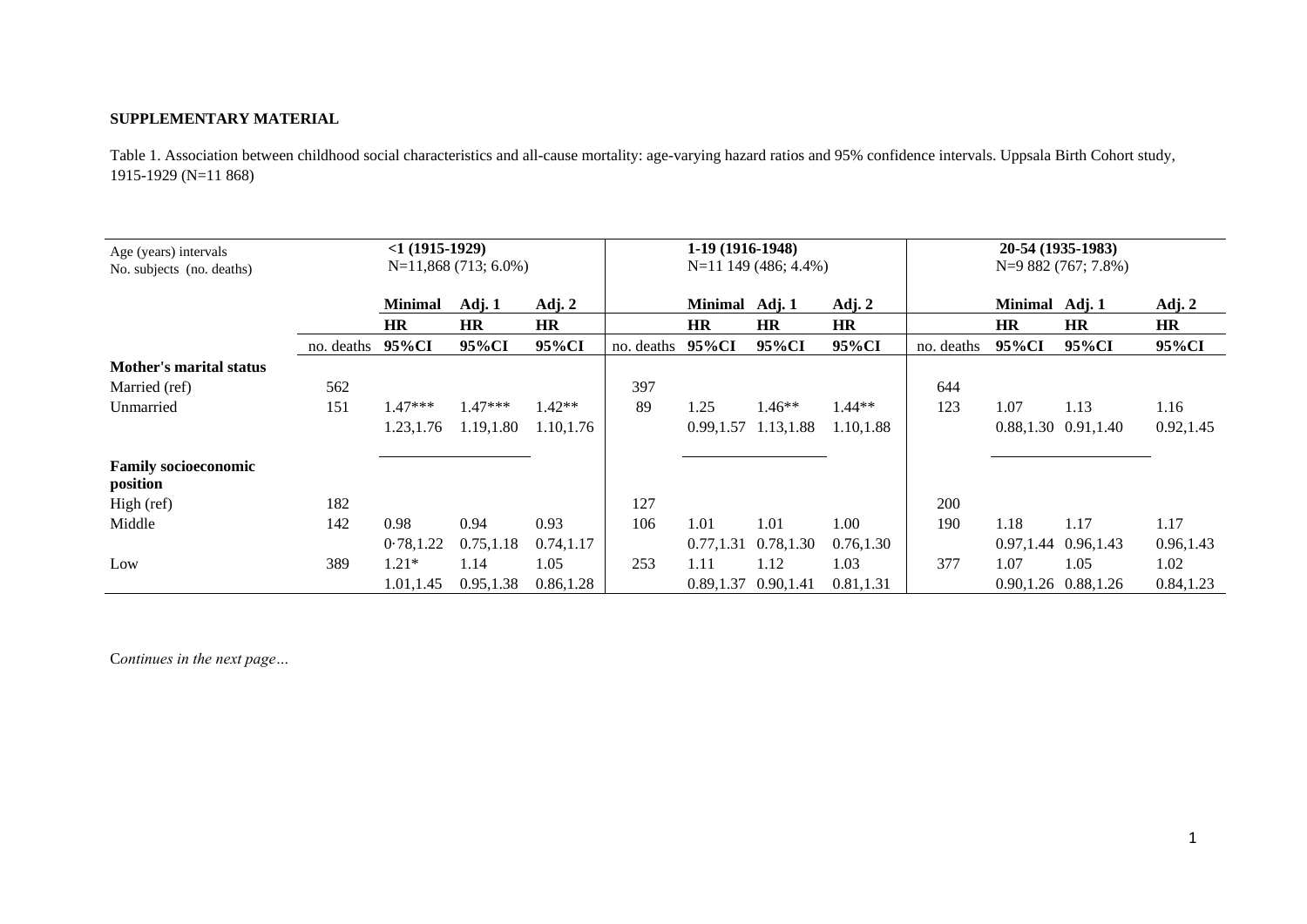| Age (years) intervals<br>No. subjects (no. deaths) |                  | 55-64 (1970-1993) | $N=9$ 776 (870; 8.9%)     |                       | 65-74 (1980-2003)<br>$N=8882(1678; 19.0\%)$ |                |                           |            |            | $75+ (1990-2009)$<br>$N=7$ 187(3502; 48.7%) |                                  |           |  |
|----------------------------------------------------|------------------|-------------------|---------------------------|-----------------------|---------------------------------------------|----------------|---------------------------|------------|------------|---------------------------------------------|----------------------------------|-----------|--|
|                                                    |                  | <b>Minimal</b>    | Adj. $1$                  | Adj. 2                |                                             | Minimal Adj. 1 |                           | Adj. $2$   |            | Minimal Adj. 1                              |                                  | Adj. $2$  |  |
|                                                    |                  | <b>HR</b>         | <b>HR</b>                 | <b>HR</b>             |                                             | <b>HR</b>      | <b>HR</b>                 | <b>HR</b>  |            | <b>HR</b>                                   | <b>HR</b>                        | <b>HR</b> |  |
|                                                    | no. deaths 95%CI |                   | 95%CI                     | 95%CI                 | no. deaths                                  | 95%CI          | 95%CI                     | 95%CI      | no. deaths | 95%CI                                       | 95%CI                            | 95%CI     |  |
| <b>Mother's marital status</b>                     |                  |                   |                           |                       |                                             |                |                           |            |            |                                             |                                  |           |  |
| Married (ref)                                      | 743              |                   |                           |                       | 1399                                        |                |                           |            | 2928       |                                             |                                  |           |  |
| Unmarried                                          | 127              | 0.97              | 1.04                      | 0.94                  | 279                                         | 1.13           | 1.15                      | 1.11       | 574        | $1.23***$                                   | $1.24***$                        | $1.21***$ |  |
|                                                    |                  | 0.80, 1.17        | $0.85, 1.29$ $0.75, 1.17$ |                       |                                             |                | $0.99, 1.29$ $1.00, 1.33$ | 0.95,1.29  |            |                                             | 1.12, 1.34 1.12, 1.37 1.09, 1.34 |           |  |
| <b>Family socioeconomic</b><br>position            |                  |                   |                           |                       |                                             |                |                           |            |            |                                             |                                  |           |  |
| High (ref)                                         | 205              |                   |                           |                       | 418                                         |                |                           |            | 928        |                                             |                                  |           |  |
| Middle                                             | 195              | 1.21              | 1.22                      | 1.22                  | 401                                         | $1.26**$       | $1.25**$                  | $1.25**$   | 796        | $1.12*$                                     | $1.11*$                          | $1.11*$   |  |
|                                                    |                  | 0.99.1.48         |                           | 1.00, 1.50 1.00, 1.45 |                                             | 1.10.1.45      | 1.09,1.44                 | 1.09, 1.44 |            |                                             | 1.02, 1.24 1.01, 1.23 1.01, 1.23 |           |  |
| Low                                                | 470              | 1.32***           | $1.36***$                 | $1.38***$             | 859                                         | $1.22***$      | $1.22**$                  | 1.19**     | 1778       | $1.18***$                                   | $1.15***$                        | $1.12*$   |  |
|                                                    |                  | 1.12,1.57         |                           | 1.14, 1.62 1.15, 1.65 |                                             |                | 1.09, 1.38 1.08, 1.38     | 1.05.1.36  |            |                                             | 1.09, 1.27 1.06, 1.25 1.01, 1.20 |           |  |

\* *P* <0.05, \*\* *P* <0.01, \*\*\* *P* <0.001.

Note: Minimal (subject's sex and birth year), Adjusted 1 (minimal + birthweight, gestational age, parity and maternal age), Adjusted 2 (Partial + mutually adjusted for familial socioeconomic position and marital status).

Abbreviations: Number (No), Hazard Ratio (HR), CI (Confidence Intervals)

Note: No interactions were found between family socioeconomic status and mother's marital status at any age intervals (P-value >0.01)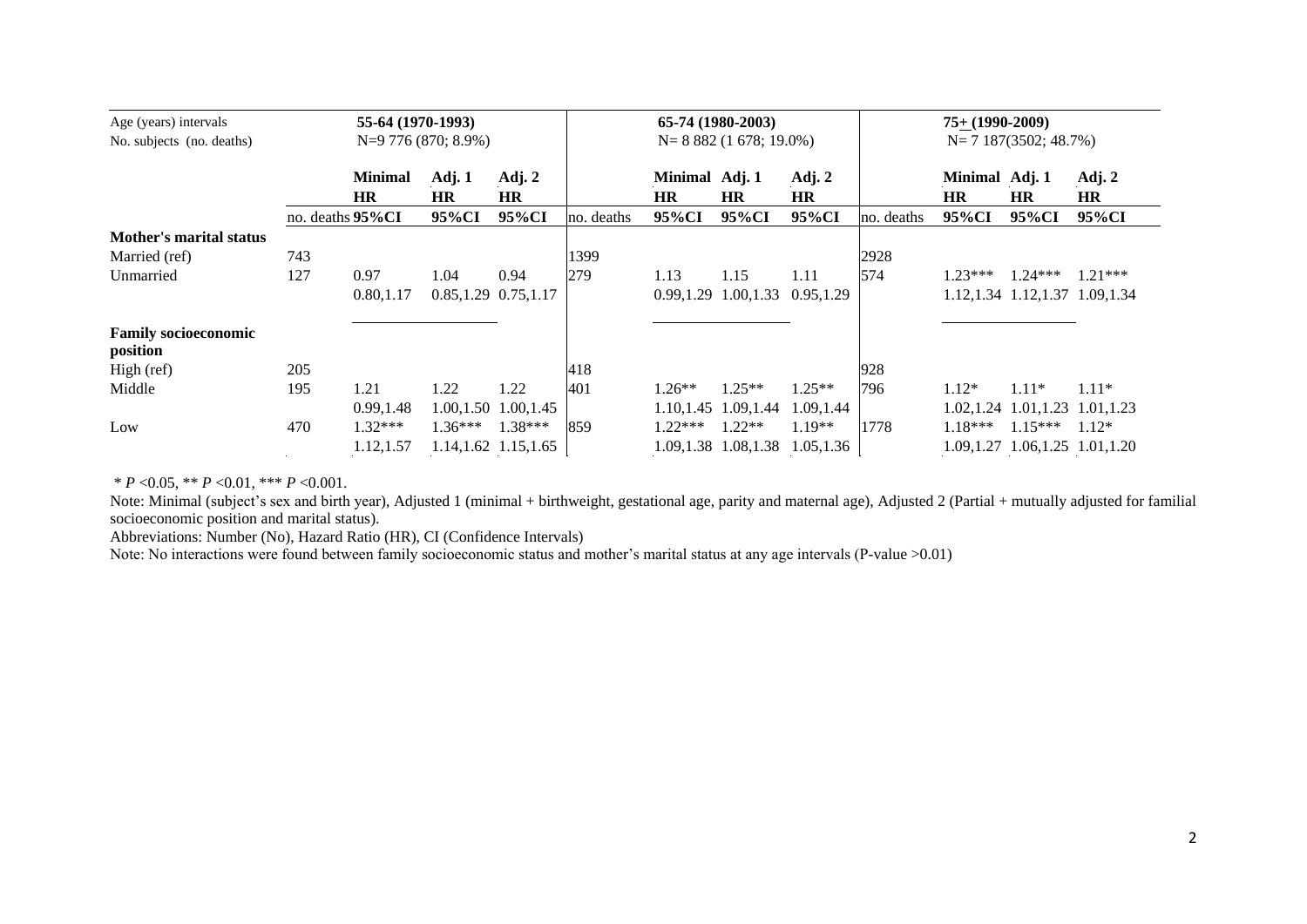Table 2. Association between childhood social characteristics and all-cause mortality: age-varying hazard ratios and 95% confidence intervals. Uppsala Birth Cohort study, 1915-1929 (N=9450)

| Age (years) intervals<br>55-64 (1970-1993) |     |                      |                  |           |                           |                     | 65-74 (1980-2003)           |             | $75+ (1990-2009)$  |                      |                   |                |             |                    |                             |
|--------------------------------------------|-----|----------------------|------------------|-----------|---------------------------|---------------------|-----------------------------|-------------|--------------------|----------------------|-------------------|----------------|-------------|--------------------|-----------------------------|
| No. subjects (no. deaths)                  |     |                      | 9450 (820; 8.7%) |           |                           | 8616 (1,595; 19.0%) |                             |             |                    |                      | 7005 (3,778; 48%) |                |             |                    |                             |
|                                            |     | <b>Minimal</b><br>HR | Adj.1<br>HR      | Adj.2     | Adj.2.+adult<br><b>HR</b> |                     | <b>Minimal</b><br><b>HR</b> | Adj.1<br>HR | Adj.2<br><b>HR</b> | $Adj.2.+adult$<br>HR |                   | <b>Minimal</b> | Adj.1<br>HR | Adj.2<br><b>HR</b> | $Adj.2.+adult$<br><b>HR</b> |
|                                            | No. |                      |                  | <b>HR</b> |                           |                     |                             |             |                    |                      |                   | <b>HR</b>      |             |                    |                             |
|                                            | D   | 95%CI                | 95%CI            | 95%CI     | 95%CI                     | No.D                | 95%CI                       | 95%CI       | 95%CI              | 95%CI                | No.D              | 95%CI          | 95%CI       | 95%CI              | 95%CI                       |
| Childhood characteristics                  |     |                      |                  |           |                           |                     |                             |             |                    |                      |                   |                |             |                    |                             |
| Mother's marital status                    |     |                      |                  |           |                           |                     |                             |             |                    |                      |                   |                |             |                    |                             |
| Married (ref)                              | 703 |                      |                  |           |                           | 1333                |                             |             |                    |                      | 2839              |                |             |                    |                             |
| Unmarried                                  | 117 | 0.95                 | 1.02             | 0.92      | 0.88                      | 262                 | 1.12                        | 1.13        | 1.06               | 1.06                 | 555               | $1.22***$      | $1.23***$   | $1.19**$           | $1.16**$                    |
|                                            |     | 0.78,1.16            | 0.82,1.27        | 0.73,1.16 | 0.70, 1.16                |                     | 0.98,1.28                   | 0.97, 1.30  | 0.93,1.27          | 0.90,1.23            |                   | 1.11,1.34      | 1.11,1.35   | 1.07,1.33          | 1.05,1.29                   |
| <b>Family socioeconomic position</b>       |     |                      |                  |           |                           |                     |                             |             |                    |                      |                   |                |             |                    |                             |
| High (ref)                                 | 196 |                      |                  |           |                           | 397                 |                             |             |                    |                      | 888               |                |             |                    |                             |
| Middle                                     | 183 | 1.18                 | 1.19             | 1.19      | 1.22                      | 381                 | $1.25**$                    | $1.24**$    | $1.24**$           | $1.25**$             | 775               | $1.14**$       | $1.13*$     | $1.13*$            | $1.14**$                    |
|                                            |     | 0.96,1.46            | 0.97,1.47        | 0.97,1.47 | 0.99,1.50                 |                     | 1.08,1.44                   | 1.08,1.43   | 1.08,1.43          | 1.08, 1.45           |                   | 1.04, 1.26     | 1.05, 1.25  | 1.02, 1.25         | 1.04,1.26                   |
| Low                                        | 441 | $1.29**$             | $1.32**$         | $1.35**$  | $1.30**$                  | 817                 | $1.22**$                    | $1.19**$    | $1.19**$           | $1.15*$              | 1731              | 1.19***        | $1.16***$   | $1.12*$            | $1.10*$                     |
|                                            |     | 1.09, 1.53           | 1.11,1.58        | 1.12,1.62 | 1.08,1.56                 |                     | 1.08,1.37                   | 1.04,1.36   | 1.04,1.36          | 1.00, 1.31           |                   | 1.09,1.29      | 1.07,1.27   | 1.02,1.22          | 1.01,1.20                   |
| <b>Adult characteristics</b>               |     |                      |                  |           |                           |                     |                             |             |                    |                      |                   |                |             |                    |                             |
| <b>Education</b>                           |     |                      |                  |           |                           |                     |                             |             |                    |                      |                   |                |             |                    |                             |
| Low $(\text{ref})$                         | 546 |                      |                  |           |                           | 1023                |                             |             |                    |                      | 2048              |                |             |                    |                             |
| High                                       | 274 |                      |                  |           | $0.75***$                 | 572                 |                             |             |                    | $0.76***$            | 1346              |                |             |                    | $0.91*$                     |
|                                            |     |                      |                  |           | 0.64,0.88                 |                     |                             |             |                    | 0.68,0.85            |                   |                |             |                    | 0.85,0.99                   |
| Occupation                                 |     |                      |                  |           |                           |                     |                             |             |                    |                      |                   |                |             |                    |                             |
| Disadvantaged                              |     |                      |                  |           |                           |                     |                             |             |                    |                      |                   |                |             |                    |                             |
| (ref)                                      | 487 |                      |                  |           |                           | 894                 |                             |             |                    |                      | 1745              |                |             |                    |                             |
| Advantaged                                 | 333 |                      |                  |           | 0.92                      | 701                 |                             |             |                    | 0.94                 | 1649              |                |             |                    | 0.93                        |
|                                            |     |                      |                  |           | 0.79,1.08                 |                     |                             |             |                    | 0.84,1.06            |                   |                |             |                    | 0.86, 1.00                  |
| Income (tertiles)                          |     |                      |                  |           |                           |                     |                             |             |                    |                      |                   |                |             |                    |                             |
| Lowest (ref)                               | 333 |                      |                  |           |                           | 576                 |                             |             |                    |                      | 1075              |                |             |                    |                             |
| Middle                                     | 246 |                      |                  |           | $0.77**$                  | 527                 |                             |             |                    | 0.93                 | 1175              |                |             |                    | 1.00                        |
|                                            |     |                      |                  |           | 0.65,0.92                 |                     |                             |             |                    | 0.82,1.04            |                   |                |             |                    | 0.92, 1.09                  |
| Highest                                    | 241 |                      |                  |           | 0.85                      | 492                 |                             |             |                    | 0.93                 | 1144              |                |             |                    | $0.91*$                     |
|                                            |     |                      |                  |           | 0.71,1.01                 |                     |                             |             |                    | 0.82,1.06            |                   |                |             |                    | 0.83,0.99                   |
| <b>Marital</b> status                      |     |                      |                  |           |                           |                     |                             |             |                    |                      |                   |                |             |                    |                             |
| Married (ref)                              | 651 |                      |                  |           |                           | 1306                |                             |             |                    |                      | 2850              |                |             |                    |                             |
| Unmarried                                  | 169 |                      |                  |           | $1.37***$                 | 289                 |                             |             |                    | $1.24**$             | 544               |                |             |                    | $1.32***$                   |
|                                            |     |                      |                  |           | 1.15,1.63                 |                     |                             |             |                    | 1.09,1.41            |                   |                |             |                    | 1.20,1.46                   |